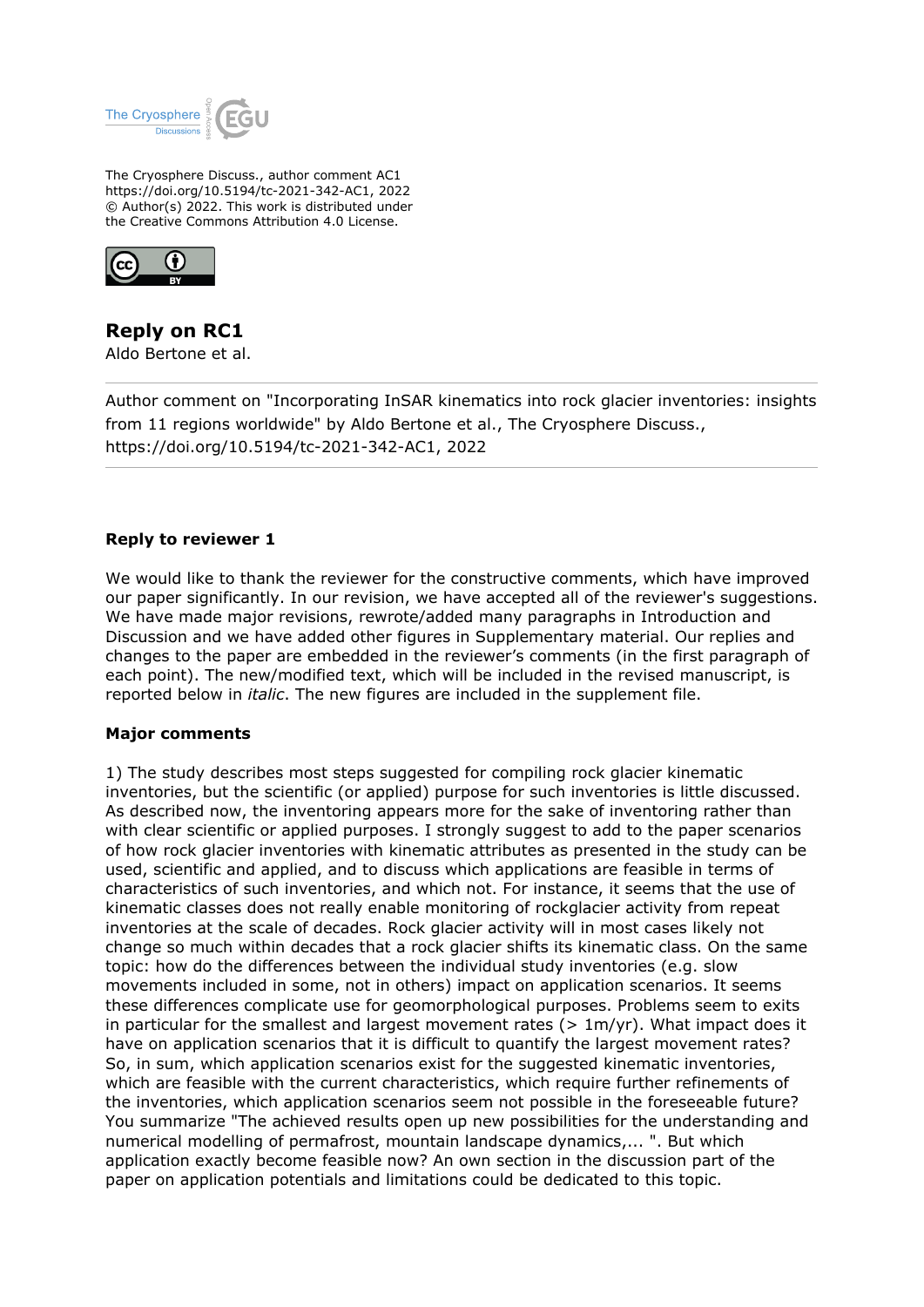We agree with the reviewer. We have rewritten the last paragraph of the introduction (lines 81-91) to better introduce the purpose of this work. Our changes address reviewer 2's comment too. The new text reads as follows:

"*In this work, we present the guidelines developed within the ESA Permafrost\_CCI project and in collaboration with the IPA Action Group (IPA Action Group - kinematic approach, 2020). Our main aim is to explore and demonstrate the feasibility of an international joint effort to include kinematic information in rock glacier inventories (RoGI). To achieve this goal, we apply the aforementioned guidelines in eleven regions of the world. Most existing inventories do not include kinematic information (Jones et al., 2018a), and here we are the first to derive quantitative standardized kinematic information on rock glaciers over as many regions as possible. This paper includes the description of the guidelines and a collection of results, as well as analyses, observations and considerations deduced from the results obtained. A product validation is also conducted with independent measurements on some specific cases. As this paper is the result of a large cooperative work and builds on recently published guidelines, it does not present definitive results and conclusions. On this premise, at this stage we are not concerned with the interpretation and critical comparison of the eleven investigated RoGIs. Rather, we discuss the advantages, limitations and potentials of the proposed standardized approach to support the integration of kinematic information in inventories at a global scale.*"

We have also moved the sentences L83-87 to line 80.

Then, as suggested by the reviewer, we have added an additional section to the discussion (call "*Further application scenarios*", line 541) to better explain how rock glacier inventories with kinematic attributes can be used for other applications. This new section, now hosts old text taken from lines 478-484 of the original manuscript. The text of this new section now reads as follows:

"*This method holds potential for gaining new insight on rock glacier dynamics at a global scale. The spatial distribution of rock glaciers is frequently used as proxy for the past or present occurrence of permafrost (Haeberli, 1985; Boeckli et al., 2012; Schmid et al., 2015; Marcer et al., 2017), and the kinematic of these landforms can be used to derive indirect information about permafrost. The methodology proposed in this work promotes the assignment of standardized kinematic attributes to rock glaciers, and therefore fosters the compilation of consistent information on permafrost at a global scale. Possible applications that will benefit from the proposed approach include the calibration of permafrost numerical models (Cremonese et al., 2011; Boeckli et al., 2012; Lilleøren et al., 2013; Schmid et al., 2015; Sattler et al., 2016; Marcer et.al., 2017; Westermann et al., 2017) and artificial intelligence algorithms for assessing rock glacier activity over large areas (Frauenfelder et al., 2008; Boeckli et al., 2012; Kofler et al., 2020; Robson et al., 2020). Furthermore, indirect information on ice content within rock glaciers (Schmid et al., 2015; Marcer et al., 2017) may be used for water storage estimation (Bolch et al., 2009; Jones et al., 2018a).*

*The kinematic attributes assigned in this work are not intended for any monitoring purpose. The proposed standardized classes allow reducing subjectivity at the expense of more precise velocities. In most cases, the kinematics of the rock glacier do not change much over the decades and a change in the kinematic class is not likely. Monitoring activities on rock glaciers are conducted using specific and more precise techniques (Delaloye et al., 2013; Fey and Krainer, 2020; Strozzi et al., 2020; Kääb et al., 2021). The approach here described can only support (i) the identification of sites to start monitoring activities and (ii) the large-scale geohazard assessment in order to identify rock glaciers that may be a source of natural hazard (Delaloye et al., 2013; Kummert et al., 2018)*."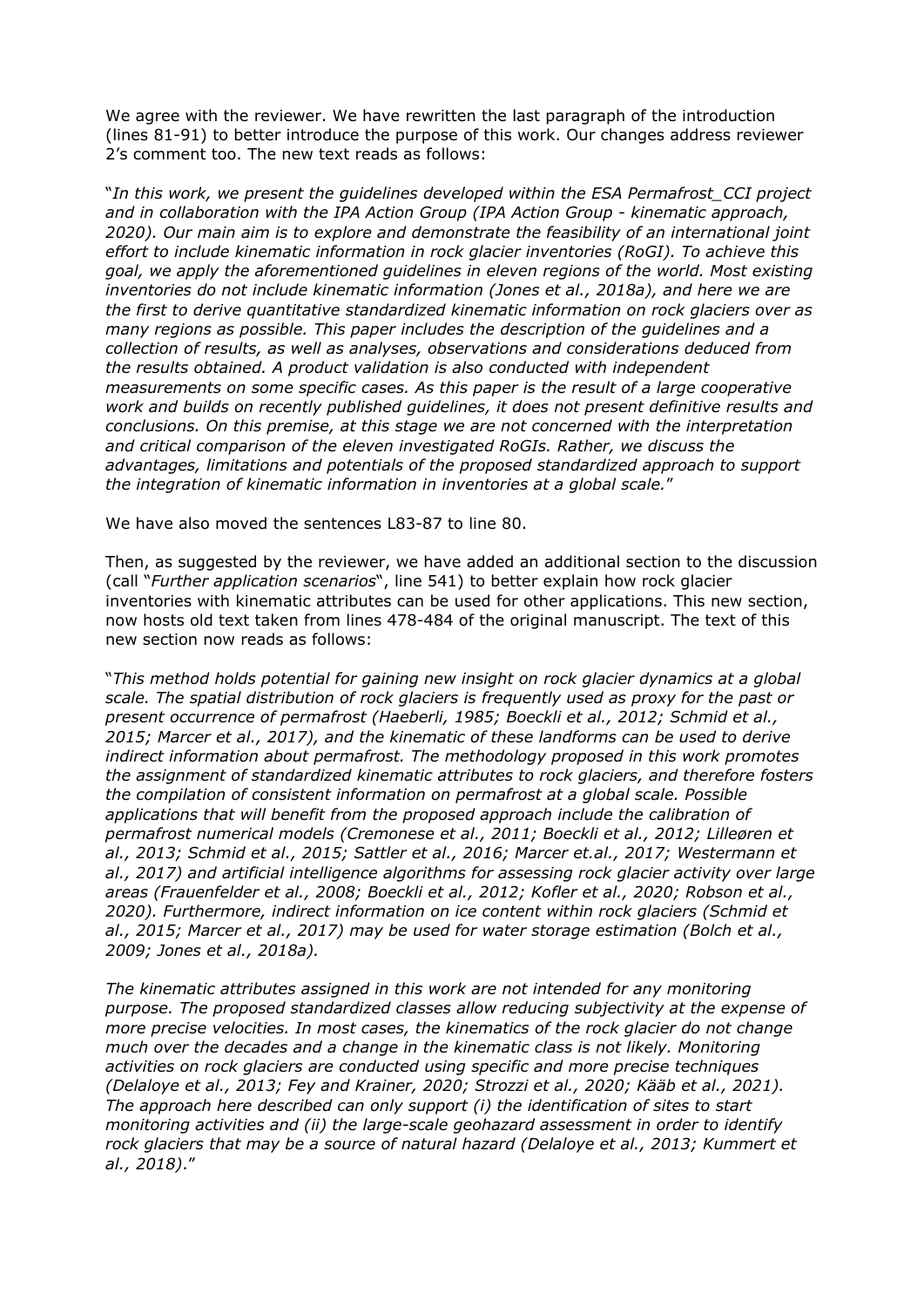2) The interpretation of interferograms by an operator to derive kinematic classes seems to be a critical but (as the authors confirm) a partially subjective decision. It would thus be important to show several typical interferogram examples for each velocity class in order to demonstrate that and how velocity classes can be derived. Some expamples could be included in a figure in the main text, but a larger representative collection in the appendix or supplement. This would help others that want to produce similar inventories substantially.

The reviewer asked for more details on how to map and classify moving areas from interferograms. To address the reviewer's concern, we have added two examples (i.e., Figure S1) to the Supplementary material.

*Figure S1. Sentinel-1 interferograms from descending orbit (a, b, c, e and f) and phase cycle (d). In the first example (from a to c) with a 6-day interferogram (a) a fringe pattern with a complete phase cycle (corresponding to 2.75 cm in 6 days, i.e., 167 cm/yr) is outlined and classified as > 100 cm/yr. With a 12-day interferogram (b) the previous fringe pattern become decorrelated, and a new fringe pattern with a half phase cycle (corresponding to 2.75/2 cm in 12 days, i.e., 42 cm/yr) is outlined and classified as 30-100 cm/yr. Observing a 24-day interferogram (c) a complete phase cycle within the previous mapped 30-100 cm/yr moving areas is visible, along with a new fringe pattern with a half phase cycle (corresponding to 2.75/2 cm in 24 days, i.e., 21 cm/yr, 10-30 cm/yr). In the second example (e and f), with a 24-day interferogram (e) a fringe pattern is not detectable, and a half phase cycle becomes visible with a 354-day interferogram (f, corresponding to 2.75/2 cm in 354 days, i.e., 1.5 cm/yr, 1-3 cm/yr).*

## **Minor comments**

3) Last sentence of abstract: this is much a repetition from a statement further up in the abstract, but here you say you demonstrate, further up you test. So, do you test or demonstrate? Reduce repetition.

Following the reviewer's suggestion, we have replaced "*test*" with "*demonstrate*" (line 30) and we have modified the last two sentences of the abstract (line 36-38): "*This is the first internationally coordinated work that incorporates kinematic attributes within rock glacier inventories at a global scale.*"

4) Line 121. Did you conduct the aerial photography work (they are not included in the paper!), or are they taken from the papers cited? Please clarify.

Comment accepted. We have replaced "*conducted*" with "*available*" in line 121.

5) Line 201. Villarroel et al. 2018 give also a nice overview what rock glacier movements can be measured using Sentinel-1 interferometry, which not.

Comment accepted. Villarroel et al. 2018 was added in line 201 of the revised manuscript.

6) Line 551. To me it seems that not the proposed inventorying itself opens new possibilities. It is rather radar interferometry that opens these possibilities. Your kinematic inventoring method is mainly an application of radar interferometry, right?

We do not fully agree with the reviewer. It is not InSAR per se that opens up new possibilities, considering that this technology has been around for some decades. Rather,